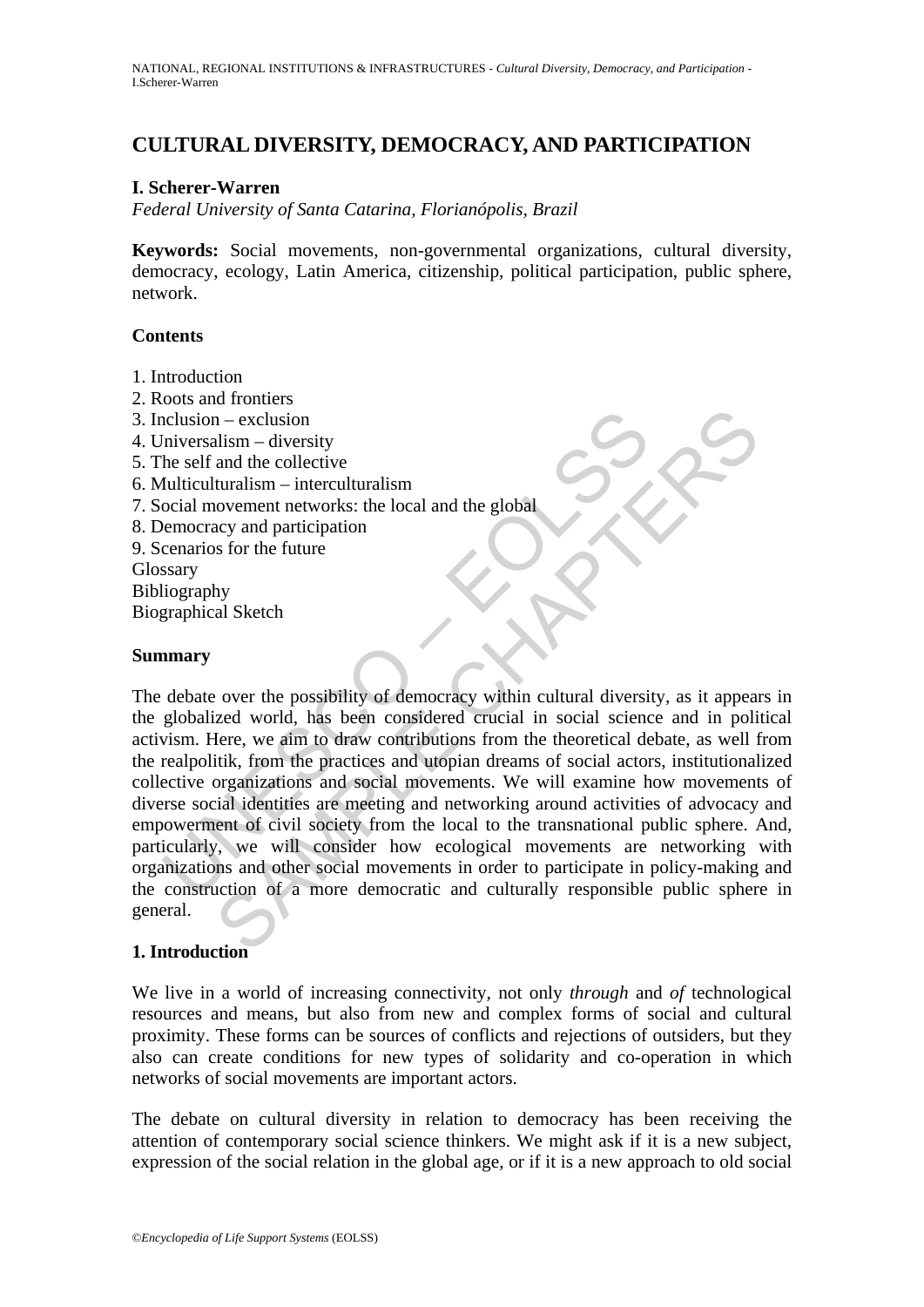problems. It is both. On one hand, globalization diminishes the temporal-spatial distances between people and their cultures, confronting them with differences and possibly generating social conflicts. On the other hand, ethnic, religious and national conflicts are part of the world's history, and were the subject of classical social thought. What is different is the way that we experience distance, through the modern meanings of technological communication and transportation, connecting people, societies and cultures in real time. But what matters overall in the contemporary debate is the attempt to understand in what way this real and virtual proximity of the cultures produces conflicts or solidarities, cultural hybridization, or social ghettoes. And, more specifically, in what way social movements are relevant actors for cultural transformation and how through organizations of diverse types they are networking in several situations, from joint protest and contention to the construction of policy making, as in the local Agenda 21.

networking and joining of different social movements is<br>nomenon, and is a source of empowerment for all groups invo<br>ety in a broader sense. For instance, environmentalists are acted<br>coates and other social militants agains man a joining of different social movements is a relatively<br>and is a solution, and is a solution<br>and other societies are component for all groups involved and for<br>an onder sense. For instance, environmentalists are acting The networking and joining of different social movements is a relatively new phenomenon, and is a source of empowerment for all groups involved and for civil society in a broader sense. For instance, environmentalists are acting with women's advocates and other social militants against neoliberalization trends, and Zapatistas are supporting environmentalists. What is driving these new alliances is the understanding that development must include quality of life, ecological conservation, and human rights. Thus, a new perspective for sustainable development must be as receptive to the ideals and goals of social liberation movements as it is to environmental activist groups. In other words, it needs to be developed through the participatory processes of democracy.

The main question, therefore, will be how to create participatory democracy with respect for, and inclusion of, cultural diversities and identities, while coordinating effective sustainable development strategies. Respect for cultural diversity leads to a rethinking of democracy. We need to go beyond the political and civic meaning of democracy, to the social and cultural feature of democratic construction, to begin to understand this situation. In fact, social movements have already gone beyond the restricted political and civic meaning of democracy, and are redefining it in the process, as we shall see later.

The fact that cultures have been historically constructed must also be taken into consideration. In order to understand cultures nowadays, and their possibilities for hybridization or for evolved democratic relations within the different cultures and social groups, we will need to recreate the historical roots of different civilizations. We may start by reviewing some approaches to this question. Following this, we will examine the dilemmas and paradoxes between inclusion-exclusion of social groups in modernity, the dialectic between universalism-diversity, and the formation of identities (individual and collective) in multicultural contexts. Finally, we will discuss how social movements are networking from the local to the global sphere and, more specifically, how environmentalists are contributing to participatory democracy.

### **2. Roots and frontiers**

To search the roots of cultures at the present time implies the deconstruction of the past using categories of thought from the present. It is an attempt to deconstruct the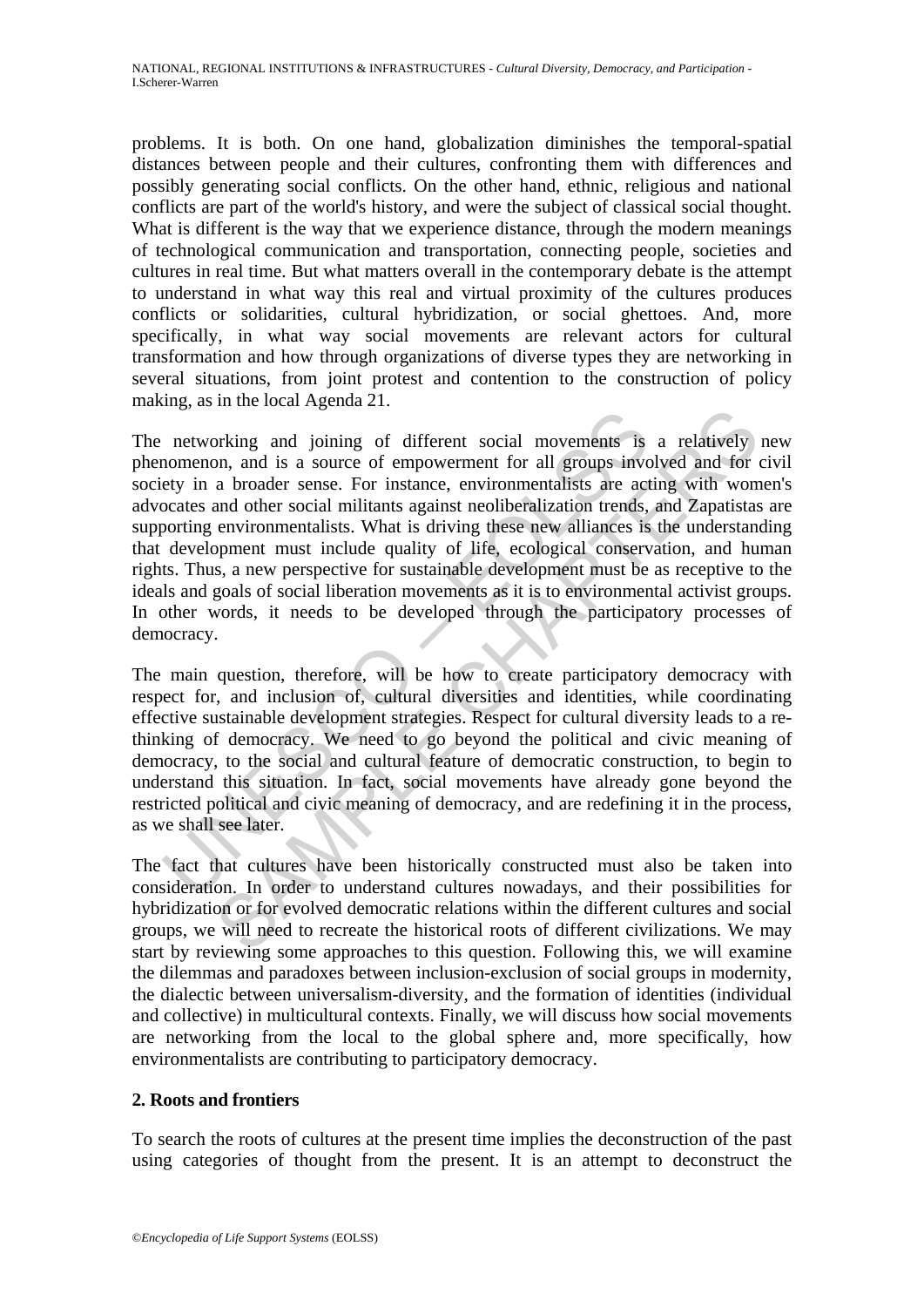phenomena while searching for new answers about origins and causalities so that history can be re-interpreted and re-written. Fanon was a pioneer in this direction when he explained the colonial process from the viewpoint (or the unlocated in terms of cultural recognition) of the colonized people. He showed how the colonized unconsciously adopt colonialism, through cultural alienation and negative identity, constructing the image of the colonizer within himself.

The question here is how to reconstruct native cultural traditions without being restricted to the constructions of fundamentalist identities that may be questionable in the current global scenario of the world. How might one become re-located in this world with its frequently mutable frontiers? How should one establish democratic intercultural relations without losing original cultural identities? Before answering these questions, we may explain the meaning of "frontier" as an interpretive category of the postcolonial world. The temporal-spatial compression of the world brought to social science a new view of social change and the constitution of territoriality. The categorical notion of frontier became relevant to these interpretations. "Frontier" refers to a locus of social relations, where the reference to diverse territories and historical times intersect, producing new arrangements of social differences and identities.

imal world. The temporal-spatial compression of the world brought<br>w view of social change and the constitution of territoriality. The<br>contier became relevant to these interpretations. "Frontier" refers<br>tions, where the ref ord. The temporal-spatial compression of the world brought to social scienting that the constitution of territoriality. The categorical roof social change and the constitution of territoriality. The categorical role of soc The social constitution of the present is central to this analysis of historical roots. It is useful to recover the roots of social behavior from the past to better project future actions. But with the end of historicism (that is, history as "Grant Narrative") of the theorist of modernity and the disbelief in utopias of large structural transformations, the projection of social behavior towards the future is more ethical than teleological. Social action is evaluated in terms of authentic behavior, tolerance, social recognition, solidarity, and so on instead of its capacity for promoting changes in social structures. Consequently, the notion of frontier as limiting historical temporality refers itself to a present without intending to change radically the past, recognizing that the future cannot be known. For these reasons, scientists and other social actors may prefer to use the notions of post-modernity, post-colonialism, and many other "posts", indicating that we live in a fast changing world, leaving behind many characteristics of the past while keeping others, but being very uncertain about the future. But, also, it may be a reminder that it is at the frontiers where the differences and the conflicts can be better negotiated and where spaces can be generated for creative interventions.

The category of frontier also is useful for explaining social relations and interactions in the global order. The connectivity of localities with transnational environments redefines territories of social actions. So, frontiers constantly change. Thus, working with the notions of roots and frontiers means to search for the dialectic between the past and the present to better project future social behavior; and between the local and the global to understand what many call "g*localization"*, the insertion of global values and traits in local communities, or the planetarization of local symbols. According to this way of looking at reality, many classical questions are reintroduced into the understanding of the convergence or the divergence of cultures, such as the nexus between equality and the respect for difference, the universal and the particular, inclusion and exclusion, multiculturalism and interculturalism. And the relation of these pairs with the democratization of social relations and society as a whole has also become central to analysis.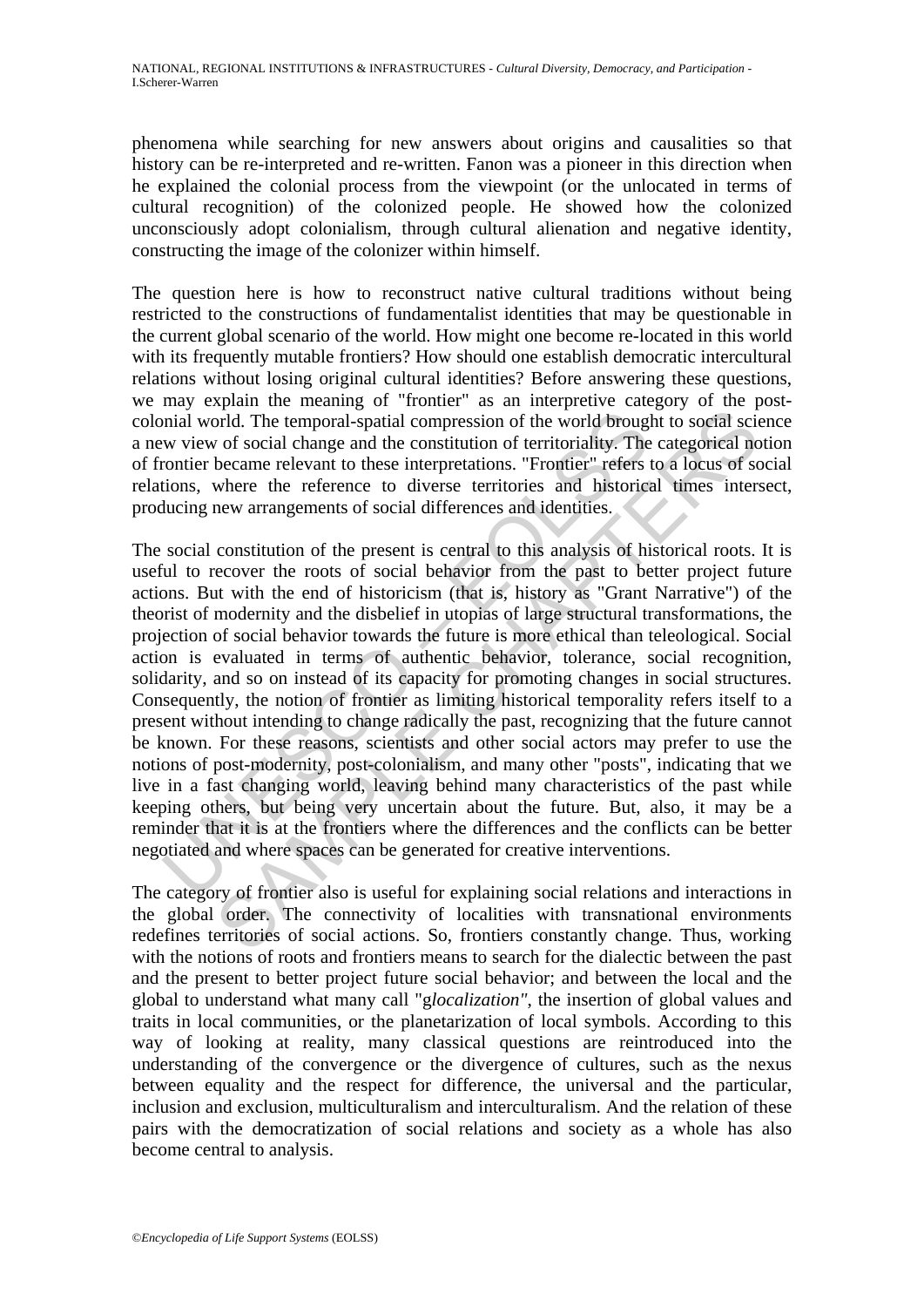#### **3. Inclusion—Exclusion**

The shrinking of distances and the potential connection of places and peoples in the global order, followed by the new phenomena of individual or collective migrations, has brought new subjectivities for cultural proximities. The world that brings people and cultures closest also contains its paradox: it excludes many of them from economic and political markets and cultural recognition. Some of these paradoxes can be synthesized as follows:

*Modernization—de-modernization:* The modernization project of liberal globalization, in the measure that it does not include all equally in its new economy, may generate a disruption between the economic order and the fragmented cultures. This phenomenon has been called "de-modernization", because it may generate social identities based on religious, ethnic or communitarian segregation, transforming particular cultures into political fundamentalist mobilization.

*Integration—atomization:* Another aspect of precarious inclusion in the global economy is the integration of individuals in the hedonist and consumer society, creating a systemic process of atomization and narcissist individuation.

gious, ethnic or communitarian segregation, transforming particular fundamentalist mobilization.<br> *gration—atomization*: Another aspect of precarious inclusion in the integration of individuals in the hedonist and consumer *Information—disinformation:* In times of reflexive modernization, either integration or exclusion in the informational or communicational structures of society is crucial to our understanding of the citizen's participation. Studies have demonstrated the relationship between the capacity of obtaining or developing informational resources and the political and cultural empowerment of civil society.

In a very broad view, we may conclude that the process of economic and technological globalization has generated contradictions between systemic integration-disintegration of cultures and of civilization processes.

### **4. Universalism—Diversity**

estimated for communitarian segregation, transforming particular cultures<br>
andamentalist mobilization.<br>
Anatomization: Another aspect of precarious inclusion in the global econogration of individuals in the hedonist and co The classical philosophical debate about the relation of the universal and the particular has been enriched by the recent analysis of the *diversity* within this paradox. In fact, what have frequently been taken as universal values are nothing more than the hegemonic values of a dominant or imperialist culture. For this reason, to recognize cultural diversity it is essential to delve into the historical roots and frontiers of nonhegemonic civilizations. In addition, it is necessary to establish an appropriate relation between the universal value of egalitarianism and the creation of possibilities for the expression and recognition of cultural diversities. This is a central issue in theoretical reflexivity as well in the ideological orientations of social movements and for the construction of democracy. The affirmation that people have the right to be equal when their differences lead to inferiority and that they have the right to be different when equality leads to de-characterization is an important contribution to the overcoming of the discord between egalitarianism and respect for cultural diversity,.But implementation of such ethical principles may encourage many types of resistance to actual social practices: it supposes a strong relation of ethics and politics along the lines of a dialogical democracy.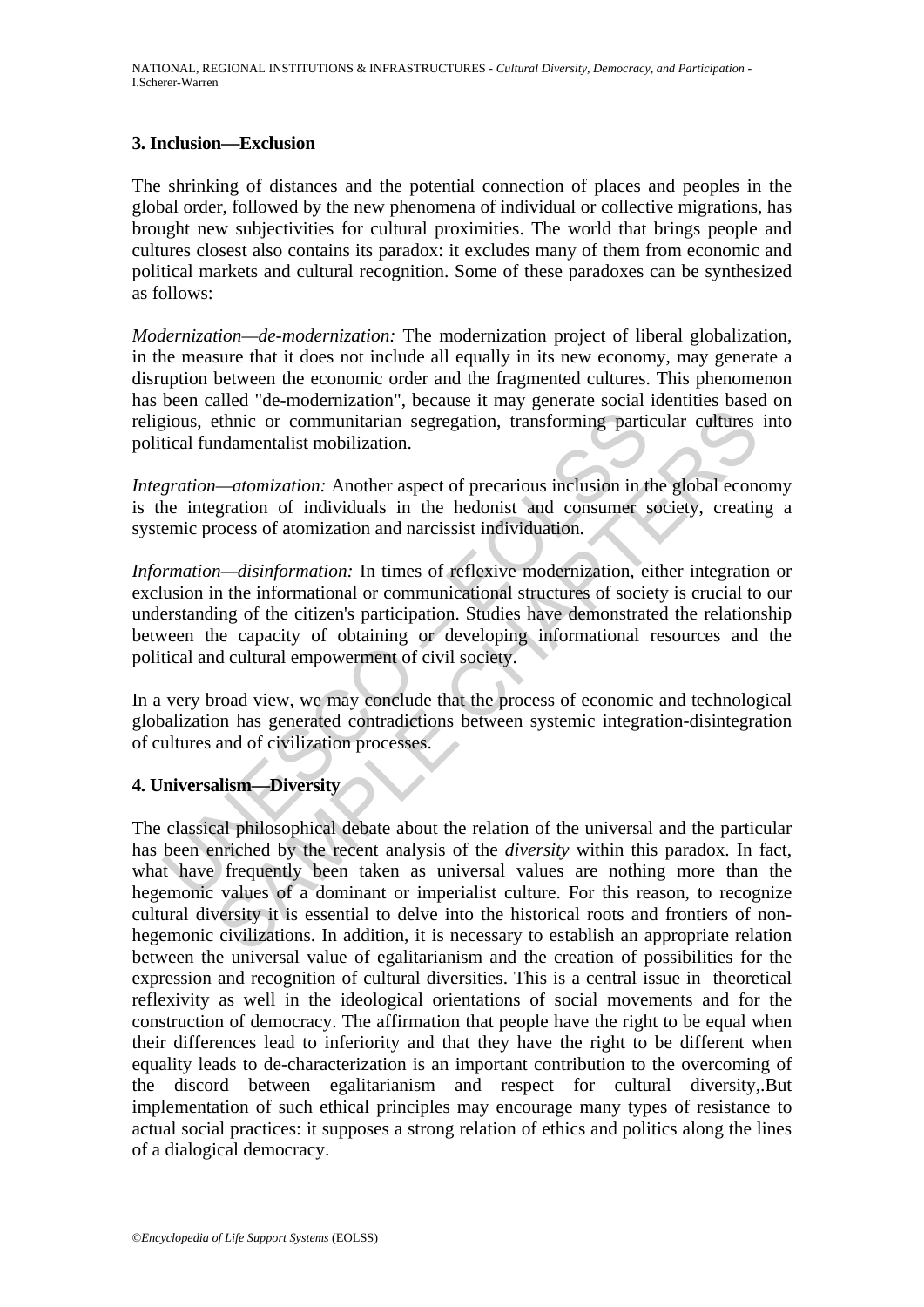#### **5. The Self and the Collective**

To conceive the possibility of a dialogical democracy that contemplates the participation of diverse cultures, we must consider the place of the subject in the collective. Three alternatives are possible:

*Diffusion of social identities:* Refers to the fragmentation of life in society, with the increasing individuation and, on the negative side, the individualism in social life that makes actions based on collective values (as in social movements) increasingly rare. This is an image explored by some of the so-called "post-modern" thinkers. The organization of post-modern societies, isolating individuals and stimulating rivalry, contributes to the construction of subjectivities around the fragmented social roles of the person, decreasing the power of collective social identities.

*Multiple social identifications:* The subjectivities are constructed within multiple social relations in which the individuals participate in political mobilizations and in their respective identity formation discourses. Because of this, the plural social identities of collective actors, for example, environmentalist, feminist, trade unionist, and so on, are contingent and changeable as a result of discursive articulations in social networks and in the process of social movement formation.

on, decreasing the power of collective social identities.<br> *itple social identifications:* The subjectivities are constructed with<br>
tions in which the individuals participate in political mobiliza<br>
cective identity formati Freasing the power of collective social identities.<br>
Second *identifications:* The subjectivities are constructed within multiple social *identifications*: The subjectivities are constructed within multiple social *identit Identity recognition:* Subjectivity is never an individual isolated process. It occurs in the relation of the self with its groups of references. In times of globalization, it may imply the interaction with an increasing number of social actors, networks of organizations, and diverse cultural codes. In this context, the collective identities (environmentalist, feminist, etc.) are first formed through the ideological identification of the pairs and then they cross symbolic references in the public sphere where they may conquer social recognition in a broader sense and become subjects in the process of social movement formation.

In conclusion, what we call *social movements* in the present scenario may be defined as diversified social networks that connect subjects, social actors, and movement organizations while allowing the expression of some cultural diversity but realizing a stronger identification around universal values that are politically recognized within the civil society.

# TO ACCESS ALL THE **13 PAGES** OF THIS CHAPTER, Visit[: http://www.eolss.net/Eolss-sampleAllChapter.aspx](https://www.eolss.net/ebooklib/sc_cart.aspx?File=E1-43-01-12)

#### **Bibliography**

- - -

Benhabib S. (1999). Citizens, Reidents, and Aliens in a Changing World: Political Membership in the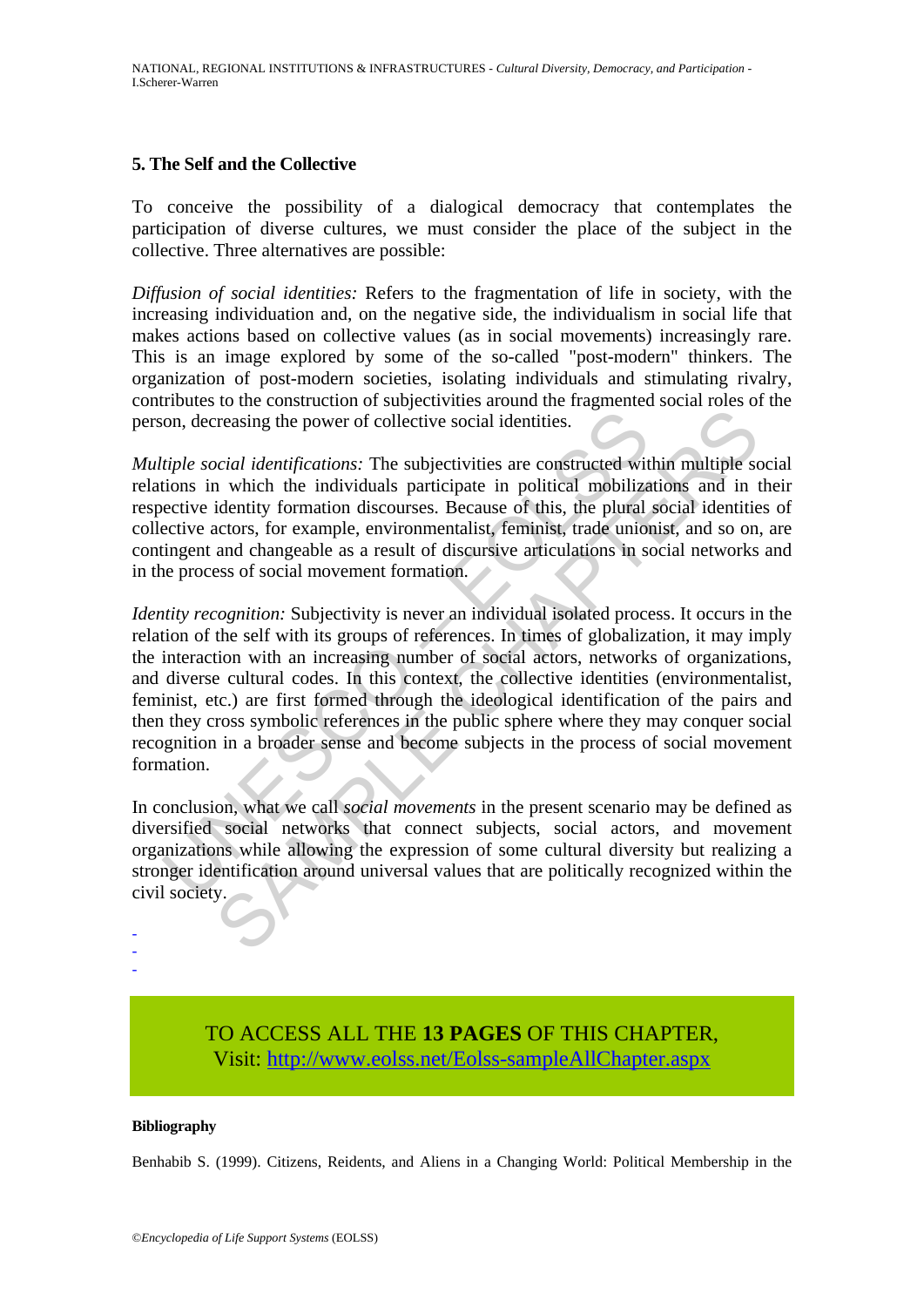Global Era. *Social Research* (66) 3, 709-743. [This presents an overview of political citizen participation in Europe today].

Castells M. (1996). *The Power of Identity*, Vol. II, 461 pp. London: Blackwell Publishers. [This presents an original approach to networks and collective identities in the informational society].

Control Ciudadano ("Social Watch"). (1996). Vol. 1, 260pp. Montevidéo: Novib/Instituto del Tecer Mundo. [This yearly report gives a picture of the situation of developing countries in relation to the social agendas].

Dalton R. J. (1995). "Strategies of Partisan Influence: West European Environmental Groups." *The Politics of Social Protest*, (Eds. J. Craig and B. Klandermans), 381 pp. Minneapolis: University of Minnesota Press, 296-323. [This research gives statistics on the participation of environmental groups in Europe].

Diani M. (1998). "Las Redes de los Movimientos: una Perspectiva de Análisis." *Los Movimientos Sociales: Transformaciones Políticas y Cambio Cultural*, (eds. P. Ibara & B. Tejerina), 391 pp, Madrid: Editorial Trotta, 243-290. [The article provides a theory about social movement networks].

Fanon F. (1969). *The Wretched of the Earth*. Harmondsworth: Penguin. [Concerning violence and culture in colonized worlds].

Harvey D. (1991). *The Condition of Postmodernity: an Enquiry into the Origins of Cultural Change*, 400 pp. Oxford: Blackwell Publishers. [A comprehensive study of space-time compression].

oral Trotta, 243-290. [The article provides a theory about social movement net<br>n F. (1969). *The Wretched of the Earth*. Harmondsworth: Penguin. [Concernin<br>olonized worlds]. *The Condition of Postmodernity: an Enquiry into* tta, 243-290. [The article provides a theory about social movement networks].<br>69). The Wretched of the Earth. Harmondsworth: Penguin. [Concerning violence and ct<br>worlds]. The Condition of Postmodernity: an Enquiry into the Jasanoff S. (1998). "NGOs and the Environment: from Knowledge to Action." *Beyond UN subcontracting: Task-sharing with regional security arrangements and service-providing NGOs,* (ed. T. G. Weiss), 266 pp. New York: St. Martin's Press, 203-223. [Concerning the role of NGOs in international governance].

Lash S. (1997). A Reflexividade e seus Duplos: Estrutura, Estética, Comunidade. *Modernização reflexiva: política, tradição e estética na ordem social moderna*, (orgs. A. Giddens, U. Beck, S. Lash), 264 pp. São Paulo: UNESP, 135-206. [This article provides an analysis of diverse types of reflexivity in an informational society].

Leff E. (1994). *Ecología e Capital: Racionalidad Ambiental, Democracia Participativa y Desarrolo Sustentable*, 437 pp. Madrid: Siglo Veintiuno Editores. [His ideas on democratization and sustainability contemplate a perspective for Latin America and Third World peoples].

Lipovetsky G. (1986). A *era do Vazio. Ensaio Sobre o Individualismo Contemporâneo*, 204 pp. Lisbon: Ed. Relógio dÄgua. [Brings a new view of democracy in the postmodern world].

Martinez-Alier J. (1997). "Justiça Ambiental e Distribuição Ecológica de Conflitos." *A sociologia no Horizonte do Século XXI*, (org. L.da C. Ferreira), 140pp. São Paulo: Boitempo Editorial, 122-135. [Brings a typology of ecological conflicts and movements].

Melluci A. (1996). *Challenging Codes: Collective Action in the Information Age*, 441 pp. Cambridge: Cambridge University Press. [A hermeneutical approach to collective action in an information society].

Porter G. & Brown J. W. (1991). *Global Environmental Politics - Dilemmas in World Politics*, 207 pp**.** San Francisco: Westview Press. [Presents a comprehensive overview of the political dimension of global environmental issues and of the role of NGOs].

Rossiaud J. & Scherer-Warren I. (2000). *A Democratização Inacabável: as Memórias do Futuro*, 288 pp. Petrópolis: Vozes. [Presents the conception of democracy of Brazilian social movement leaderships and a dialogical comprehension of democratization].

Rossiaud J. (1999). "L'intégration Européenne par les Conférences Inter-Citoyennes." *Revista de Ciências Humanas* 26, 135-148. [This article presents an overview of citizens' movements in relation to the European integration].

Santos B. de S. (1997). "Por uma Concepção Multicultural de Direitos Humanos*. Revista Crítica de Ciências Sociais* 48: 11-32. [This article discusses the nexus between equality and diversity].

Scherer-Warren I. (2001). Movimentos sociais e participação. *Ambientalismo e Participação*. São Paulo: EDUC. [This article presents a typology for social movement participation].